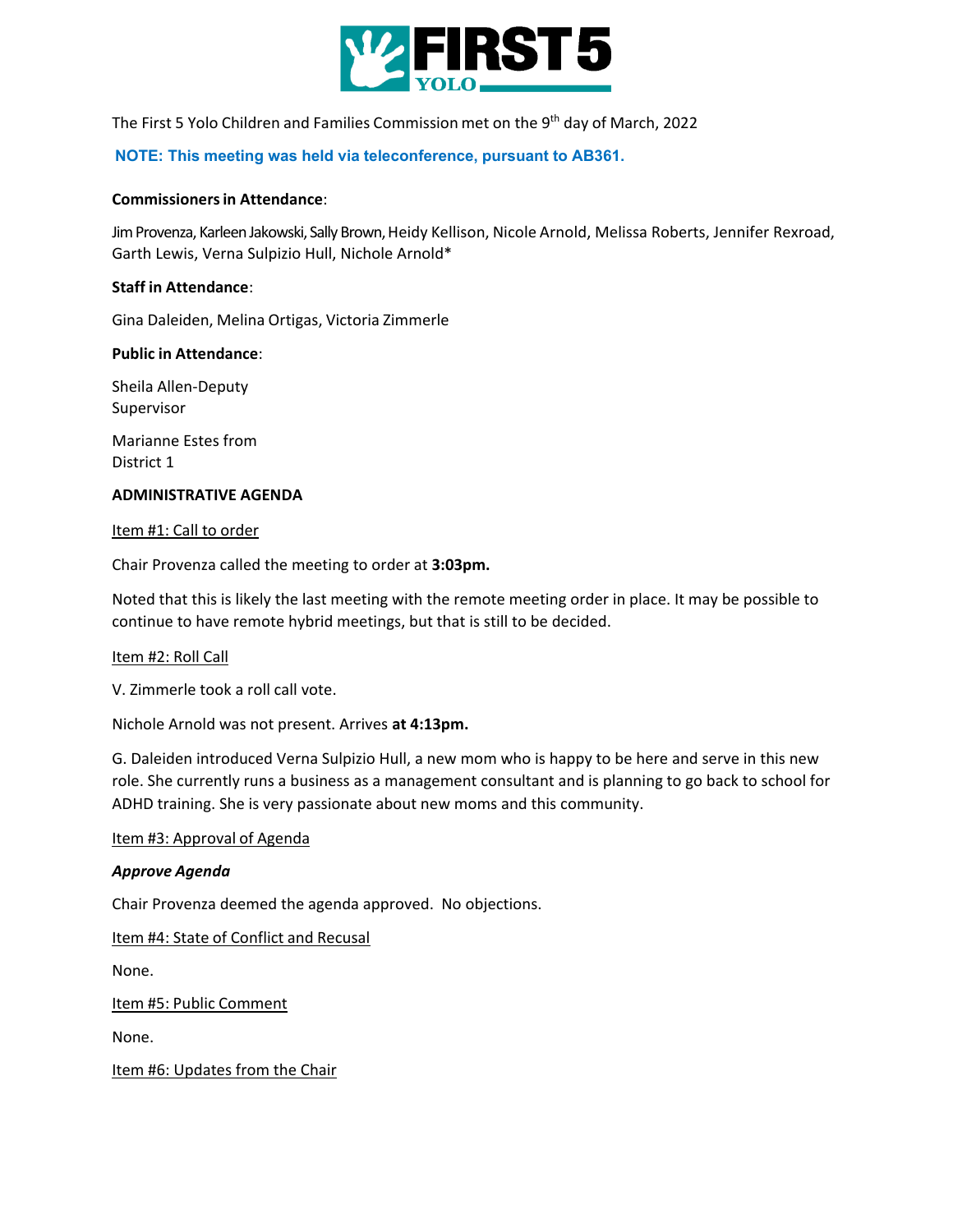

Note: Chair Provenza will cover this item during item 18 and requests to make this part of that item (Commissioner reports) moving forward.

# Item #7: Approve First 5 Yolo Commission Meeting Minutes from 1/12/22

Item #8: Authorize Remote (teleconference/videoconference) Meetings by Finding, Pursuant to Assembly Bill 361, that Local Officials Continue to Recommend Measures to Promote Social Distancing as a Result of the COVID-19 Pandemic.

### *Approve consent agenda items 7-8*

**Motion:** J. Rexroad **Second:** H. Kellison

V. Sulpizio Hull abstained as this was her first commission meeting.

V. Zimmerle took a roll call vote. Motion carries unanimously.

Item #9 Approve \$13,024 increase to CommuniCare Health Centers Welcome Baby Contract

Item #10: Declare as Surplus Outdated Laptops That are No Longer of Use to First 5 Yolo, and Authorize Executive Director to Dispose of Surplus Items

# Item #11: Receive Update on "Welcome Baby" Program Launch

G. Daleiden briefed the Commission on the launch of Welcome Baby (WB), First 5 Yolo's American Rescue Plan project. She noted that first patients have already entered the program and preparations are well under way. The first hospital to on-board, Sutter Davis, has been very enthusiastic.

Dr. Suzanne Eidson- Ton, CommuniCare Health Centers Chief Medical Officer, spoke about CommuniCare's leadership of the direct services in Welcome Baby and expressed how incredibly excited she is about this project. The first two weeks of life for a baby and for mothers/birthing parents is a critical time in their life. Babies and parents are establishing sleeping patterns, parents are exhausted and might have mood instability, and need a lot of support and help during that time. Nurses will be able to address post-partum mood disorders, safe sleeping for babies, other needs the families may have, and will be able to follow up on any issues they identify.

Dr. Eidson-Ton explained that although there is a lot of information about COVID-19 vaccination safety during pregnancy, since antibodies are passed on to the baby to protect them, a lot of women still understandably have concerns and fears around vaccinating during pregnancy. Welcome Baby (WB) nurses will be able to offer vaccines to those moms. Families will have home visiting nurse support to ensure they establish care with a primary care provider and attend their postpartum visit, as well as to support breastfeeding. G. Daleiden noted Welcome Baby is just starting to focus on on-boarding CommuniCare Health and Sutter Hospital, and then phasing in other hospitals and medical systems to reach eligible families across Yolo County.

S. Hartman provided an update on project status:

- S. Hartman was on the hiring committee for the WB Coordinator. The Committee selected a health educator with over 15 years' experience.
- The home visiting Welcome Baby Nurses have been hired.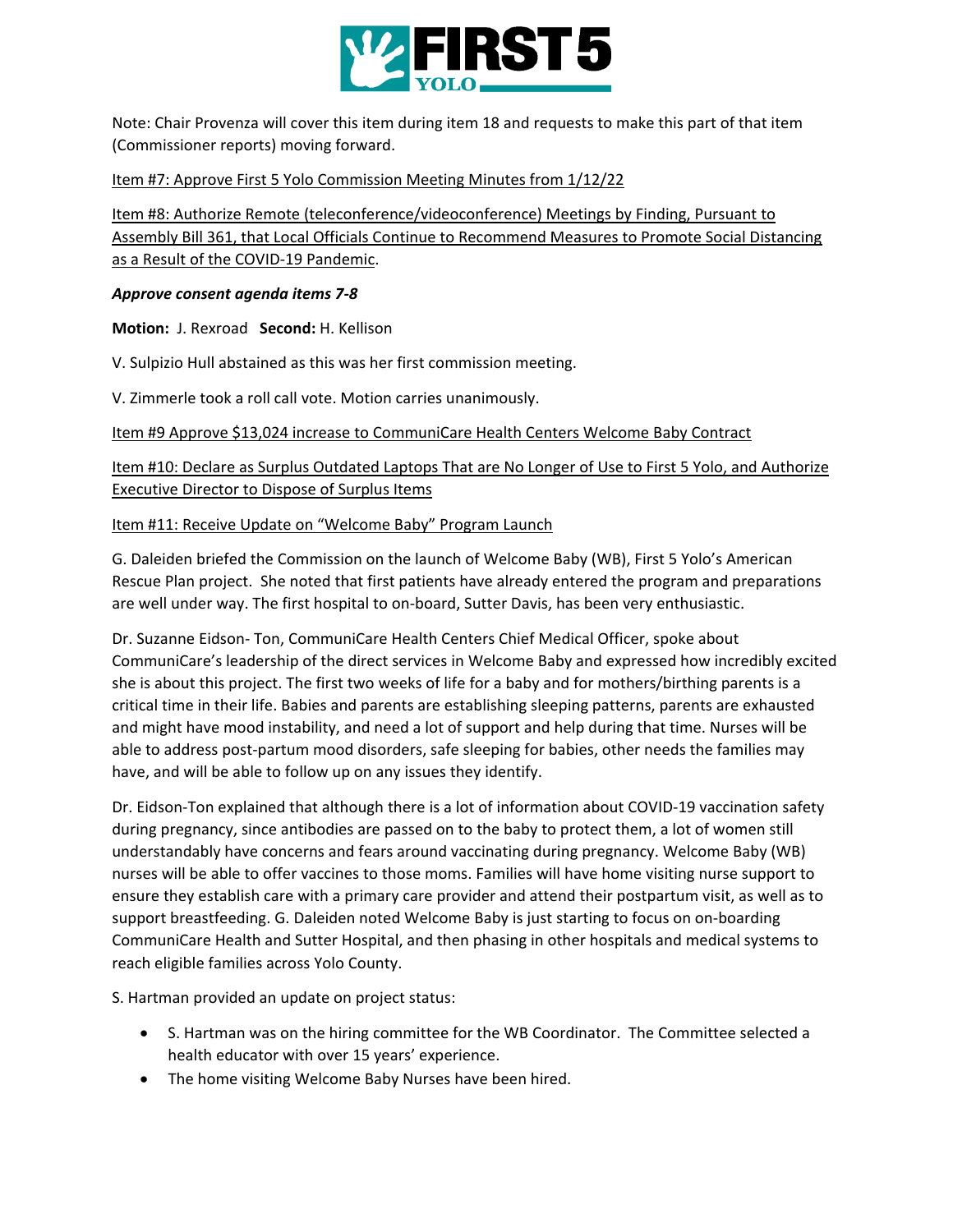

- Yolo County Children's Alliance hired a WB supervisor, WB community health workers, and WB Data Analyst. They are actively recruiting for the remaining positions.
- Partners have engaged in different types of training. Nurses are getting training on lactation training for home visits and Community Health Workers have Healthy Families America training. Families will receive health literacy training materials through "Baby Basics" books and appointment planners. F5 Yolo is working with a Health Literacy Expert, Anne Marie Liebel, who is creating health literacy trainings for the project team. This will support families to self-manage and improve patent-provider communication. The trainings are based on focused interviews with WB staff to target their needs so they can use the training to complement evidence-based materials they will be providing to families (Baby Basics materials).
- University of California, Davis and their Health Equity Across the Lifespan (HEAL) Lab is supporting with the WB data and evaluation to assess the community impact.
- Key outcomes expected were presented with a WB Community Impact Infographic

G. Daleiden noted that on March  $1<sup>st</sup>$  City of Davis approved \$300,000 from their ARP dollars for Welcome Baby, and First 5 Yolo and County of Yolo hope to see progress made in this regard with the cities of Woodland and West Sacramento.

UCD also asked First 5 Yolo (F5Y) to partner on a grant to National Institutes of Health to expand the evaluation portion of the project and fund some additional programmatic aspects. S. Hartman will be the point person for the grant. F5Y and UC Davis (UCD) will be co- investigators on the project. UCD believes this project is of the caliber to successfully receive this grant.

H. Kellison noted there will there be a wait list to mental health services. The WB coordinator is currently building partnerships to enhance care coordination and track the capacity of other programs. A key objective of the project is to improve the timeliness to follow-up care. Data will capture not only whether depression screening results indicate risk, but whether clients with a depression risk score are connected to further evaluation and support in a timely manner to care. S. Hartman is working on data linkages with Partnership Health Plan.

Chair Provenza asked if a control group would be part of the study. S. Hartman confirmed that UCD will review pre/post implementation rates and comparison data between clinics that do and do not run the intervention, as well as interviewing those who were not part of the project to understand reasons why they refused to engage to inform program development and improvement. The specifics on the types of analysis are not final yet, but a randomized controlled trial is not within the scope of the project.

### Item #12: Election of First 5 Yolo Commission Officers

H. Kellison nominated Nicole Arnold to be the Vice Chair and Sally Brown to remain as the Treasurer.

### *Nominate Nicole Arnold to be Vice Chair and Sally Brown to remain as Treasurer*

**Motion:** H. Kellison **Second:** J. Rexroad

V. Zimmerle took a roll call vote. Motion carries unanimously.

### Item #13: Accept Q2FY22 Revenue and Expenditure Summary Report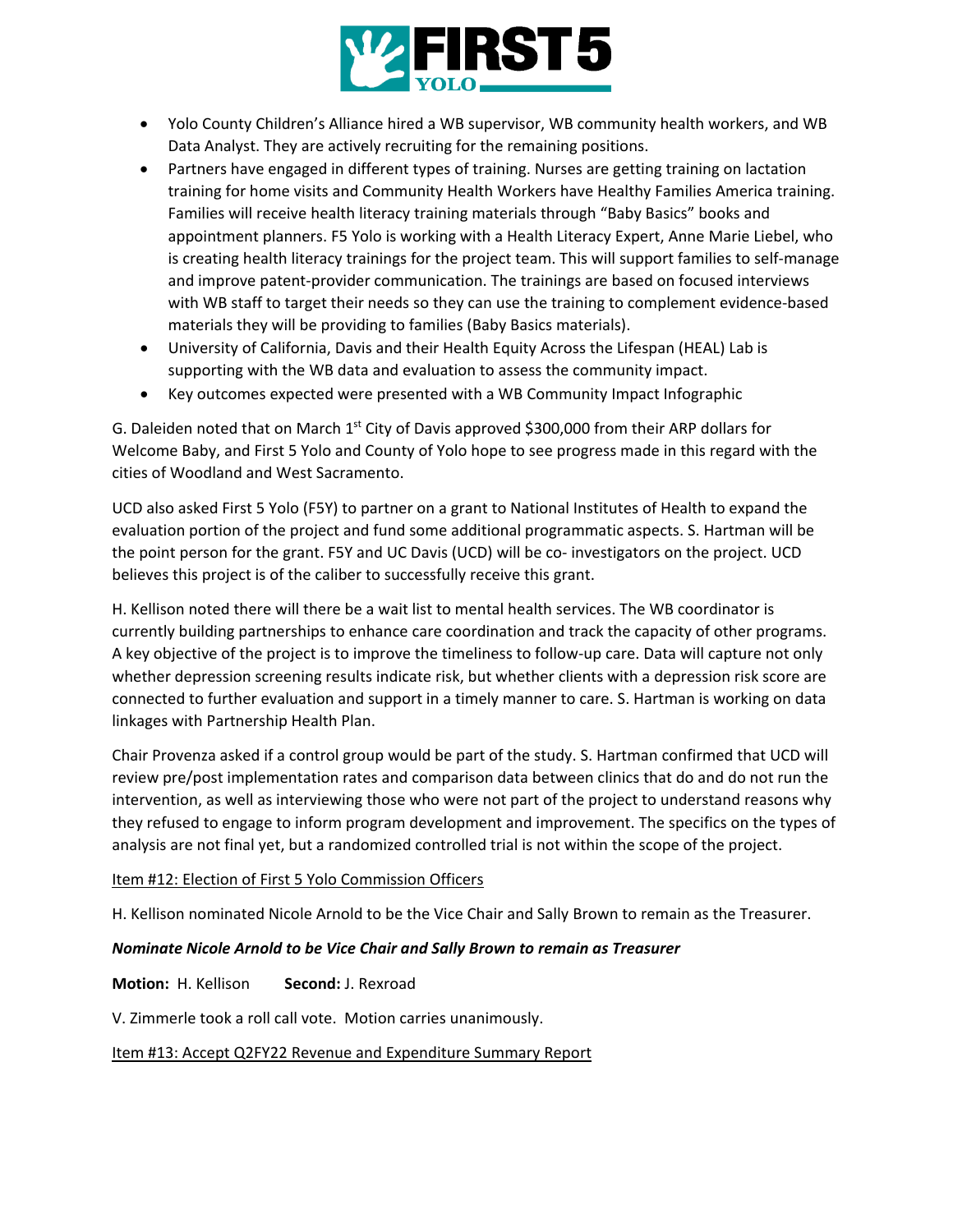

V. Zimmerle noted two immaterial typos on the dates on the Expenditure Report, and that funding streams continue to be more complex as First 5 Yolo leverages dollars with partners.

There was an increase in Communicare's (CCHC) contract by \$13,000 for the purchase of Salesforce licenses, to build the WB database. S. Hartman and M. Ortigas have been working diligently on the buildout. This was not a change in allocation, but rather a line-item change. F5Y intended to administer the licenses, but CCHC graciously agreed to administer the licenses which helps to reduce costs for F5Y.

### *Accept Q2FY22 Revenue and Expenditure Summary Report*

**Motion:** G. Lewis **Second:** S. Brown

V. Zimmerle took a roll call vote. Motion carries unanimously.

Item #14: Accept Report on Part 1, Fiscal Half Year 1 Funded Partner Performance Measures: The CHILD Project: Road to Resilience (R2R)

G. Daleiden noted that all funded partners are making satisfactory progress and have been paid or are in progress.

In January 2020, the CHILD Project: Road to Resilience (R2R) project was launched with the intent to merge medical services and social services to address fragmented systems and barriers to care.

In R2R, an administrative data screen (ADS) is used to better prioritize clients according to levels of risk and need for support. Emily Putnam Hornstein's work informed the ADS and includes substance use. The expansion enabled by the Office of Child Abuse Prevention (OCAP) funding, required a history of substance use for eligibility. The eligibility for the city of Davis remains the same as it was in the CHILD Pilot Project for higher risk based on ADS screening forms regardless of substance use. With the OCAP funding and project scope expansion, R2R is now able to serve families countywide.

There are many funding streams on R2R, which makes financial and programmatic data more complex and time intensive compared to using Prop 10 funding alone. Funds for the project include private funds, cannabis funds, county cannabis tax funds, and cannabis civil settlements. The Yolo County district attorney, DA Reisig , contacted G. Daleiden to say he has another settlement check coming as early as next week. The City of Woodland has also contributed to R2R and F5Y and is in discussions about further funding.

M. Ortigas noted the remarkable outcomes R2R has managed to sustain. Key highlights include:

- Building a culture of learning, trust, and collaboration that allowed staff to innovate and improve services using the principles of continuous quality improvement (CQI).
- Process and data quality improvements included family-centered language updates to surveys and addressing a gap in surveys inclusive of and better matched to prenatal populations.
- Creating a safe environment to foster greater collaboration with staff feeling comfortable to share their experiences and ideas.

K. Jakowski noted the outcomes are impressive and OCAP really spearheaded the effort to focus on substance use to prevent child abuse. F5Y staff and partners have done an incredible job meeting the unique needs of this population. The numbers are outstanding and speak to the great work by F5Y and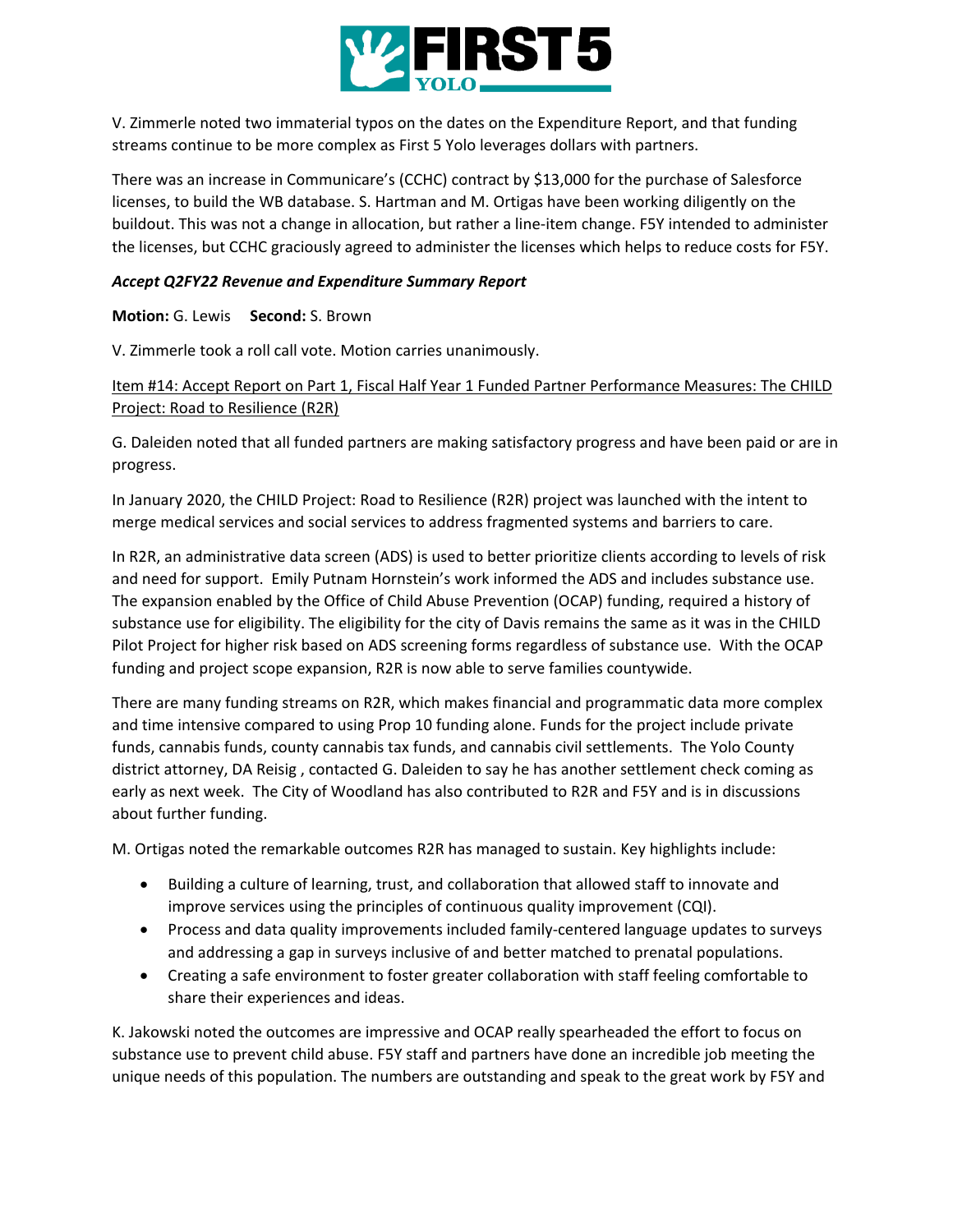

partners to help these families during a critical time when infants are most vulnerable and at risk of child abuse and neglect.

# *Accept Report on Part 1, Fiscal Half Year 1 Funded Partner Performance Measures: The CHILD Project: Road to Resilience (R2R)*

**Motion:** G. Lewis **Second:** H. Kellison

V. Zimmerle took a roll call vote. Motion carries unanimously.

Item #15: Consider and Approve Yolo Crisis Nursery Request for Letter of Support for State Funding

Assemblymember Cecilia Aguiar Curry has submitted a budget request to the assembly budget committee for 1 million dollars.

During the pandemic, there was a marked increase in requests for services, but Yolo Crisis Nursery (YCN) has limited capacity. They currently use every square inch of the small house in Davis . The new facility they are planning and fundraising for is on donated land and will allow them to triple services.

H. Kellison noted the YCN would not be able to continue their level of service without this support.

# *Approve Yolo Crisis Nursery Request for Letter of Support for State Funding*

**Motion:** H. Kellison **Second:** S. Brown

V. Zimmerle took a roll call vote. Motion carries unanimously.

### Item #16: Public Hearing: Accept First 5 California's FY2020/2021 Annual Report

G. Daleiden shared the Annual Report and mentioned all counties provide information which is featured in the state's Annual Report. F5 CA has finalized the report and the public can comment.

### **Public Hearing at 4:38pm**

**Closed at 4:39pm**

### *Accept First 5 California's FY2020/2021 Annual Report*

**Motion:** G. Lewis **Second:** H. Kellison

V. Zimmerle took a roll call vote. Motion carries unanimously.

### Item #17: Executive Director Report

- G. Daleiden noted F5Y was awarded County of Yolo American Rescue Plan (ARP) funding for childcare. The BOS approved the allocation recommended by the Child, Youth, Families ARP Subgroup.
- F5 Association is forming a think tank focused on developing recommendations for home visiting for The First 5 Network and for CA State leadership. There are 10 counties included in this initiative and F5 Yolo has been invited, which is exciting, particularly as a smaller F5.
- Rachel McFarland has been hired to support with fiscal tasks and administrative tasks. F5Y Commission will likely be seeing some of her creativity/artistic skills in future presentations.

### Item #18: Commissioner Reports